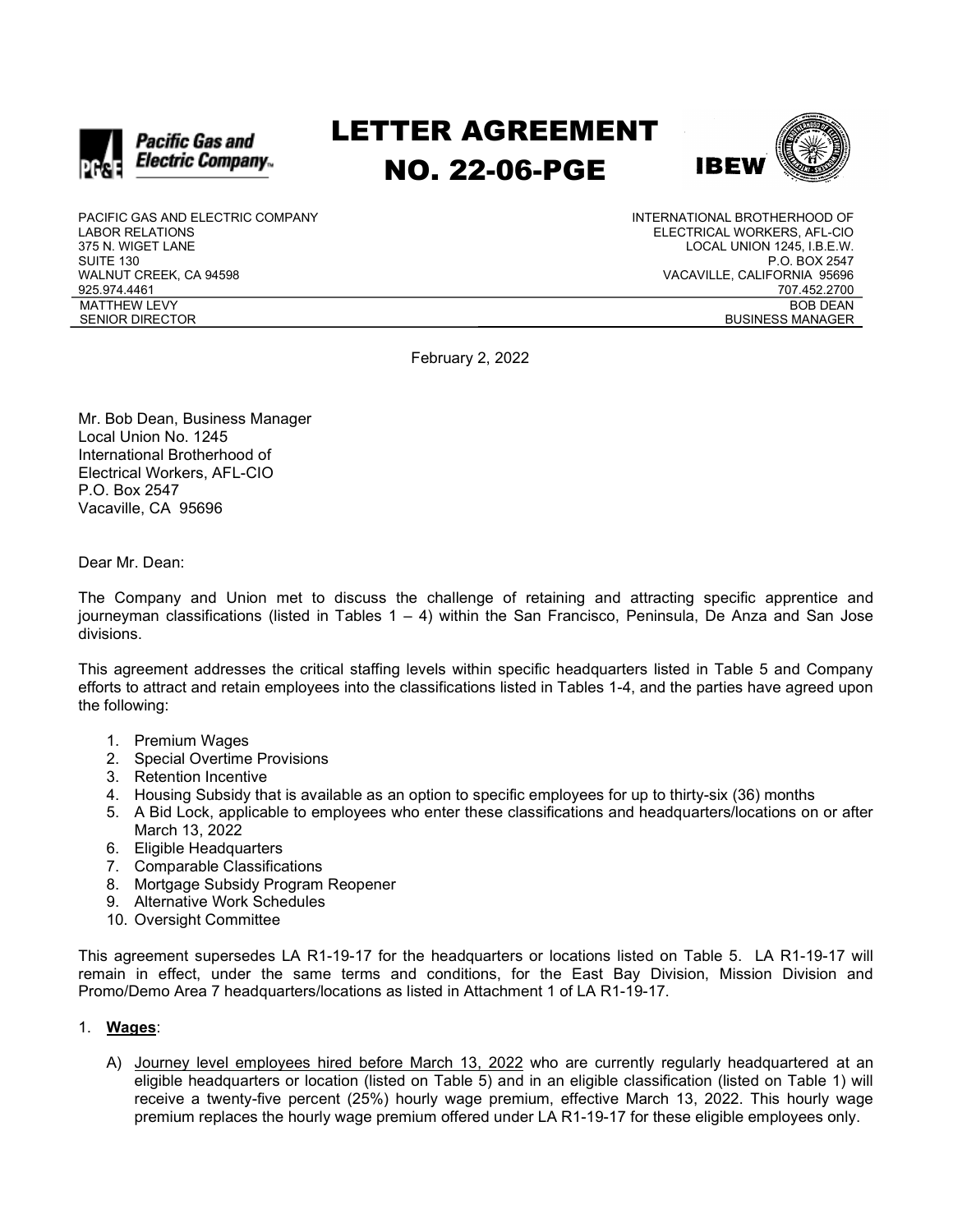Eligible employees must accumulate at least twenty-four (24) months (4,160 straight-time hours) of participation in the 25% premium program before the 25% increase will be included in the "Basic Weekly Pay" for the purpose of calculating benefits under Part II (the Final Pay Pension) of the Retirement Plan, Covered Compensation under Part III of the Pacific Gas and Electric Company Retirement Plan, and Covered Compensation under the Retirement Savings Plan for Union-Represented Employees.

Eligible incumbent employees (i.e. those included in LA R1-19-17) will receive equal credit for time previously worked while within an eligible classification and location toward the twenty-four (24) month requirement to qualify for the 25% increase to be included in the "Basic Weekly Pay" for the purpose of calculating benefits under Part II (the Final Pay Pension) of the Retirement Plan, Covered Compensation under Part III of the Pacific Gas and Electric Company Retirement Plan, and Covered Compensation under the Retirement Savings Plan for Union-Represented Employees.

After an employee accumulates twenty-four (24) months (4,160 straight-time hours) of service in the 25% hourly wage premium program, the increase will be included in the "Basic Weekly Pay" for retirement purposes, through reclassification of the employee to the appropriate equivalent classification in Table 3.

- B) Apprentice employees hired before March 13, 2022 who are regularly headquartered at an eligible headquarters or location (listed on Table 5) and in an eligible classification (listed on Table 2) will receive a ten percent (10%) hourly wage premium, effective March 13, 2022, once they reach the 30-month step of their respective classification. The 10% hourly wage premium will not be included in the "Basic Weekly Pay" for the purpose of calculating benefits under Part II (the Final Pay Pension) of the Pacific Gas and Electric Company Retirement Plan, Covered Compensation under Part III of the Pacific Gas and Electric Company Retirement Plan, and Covered Compensation under the Retirement Savings Plan for Union-Represented Employees.
- C) Journey level employees hired on or after March 13, 2022 who are regularly headquartered at an eligible headquarters or location (listed on Table 5) and in an eligible classification (listed on Table 3) will receive a base hourly wage rate that is twenty-five percent (25%) higher than the base hourly wage rate for the equivalent classification listed on Table 1.
- D) Apprentice employees hired on or after March 13, 2022 who are regularly headquartered at an eligible headquarters or location (listed on Table 5) and in an eligible classification (listed on Table 4) will receive a base hourly wage rate that is ten percent (10%) higher than the base hourly wage rate for the equivalent classification listed on Table 2, once they reach the 30-month step of their respective classification.
- E) The new premiums and wage rates will be programmed and applied as soon as administratively possible. If the premiums and wage rates are not available by March 13, 2022, the pay will be retroactive to March 13, 2022. The intent of the premium is to incentivize eligible employees to be regularly headquartered at the locations listed in Table 5. Employees assigned to provide temporary support at those headquarters/locations will not be eligible to receive the hourly wage premium. Employees on an upgrade from an eligible classification or upgraded as a subject matter expert from an eligible base classification and regularly assigned to a headquarters listed in Table 5, will continue to be eligible to receive the hourly wage premium.

### 2. Overtime:

- A) The parties agree that all overtime will be paid at the double-time rate of pay for those employees within eligible classifications (listed in Tables 1 and 3, e.g., journey level classifications) and who are regularly headquartered in an eligible headquarters or location (listed on Table 5).
- B) When following pre-arranged overtime and emergency overtime procedures in Title 208, Title 212 and Title 308 of the Physical Agreement, those employees within new eligible classifications (listed in Tables 3 and 4) will be treated the same as their equivalent classifications (listed in Tables 1 & 2) for overtime scheduling/call-out purposes.
- C) For purposes of this agreement, the parties agree that California overtime rules do not apply consistent with California Labor Code Section 514. Accordingly, the overtime rules applicable to employees covered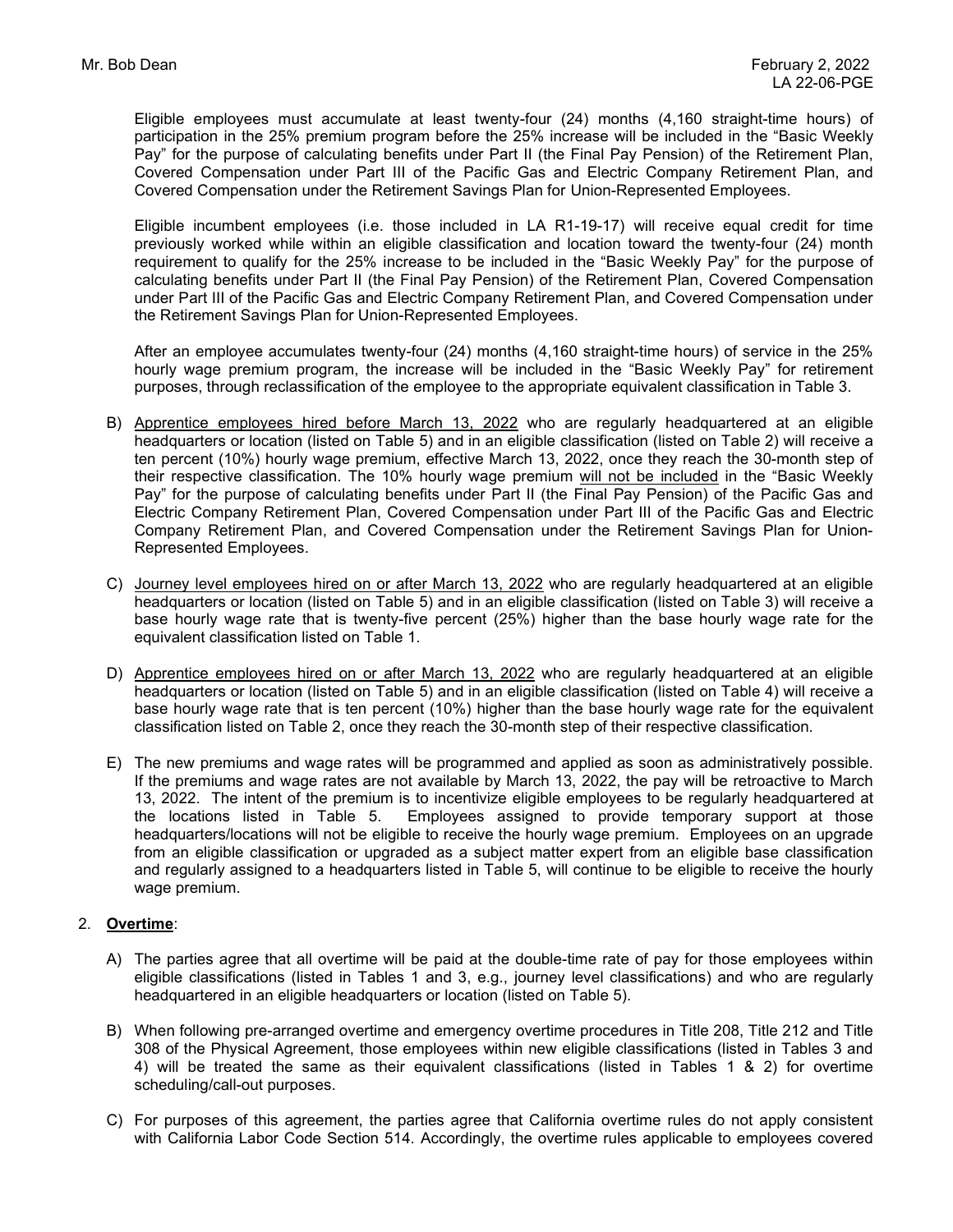by this letter agreement are the overtime rules outlined in this Letter Agreement and any applicable overtime rules under the Fair Labor Standards Act.

#### 3. Retention Incentive:

A) Effective April 1, 2022, current journey level incumbents (as of March 12, 2022) in an eligible headquarters or location (listed on Table 5) and in an eligible classification (listed on Table 1) will receive a \$2,000 per month Retention Incentive for each full month in such eligible classification/headquarters (payable on a quarterly basis).

These current journey level incumbents are not eligible to receive the Housing Subsidy described in Section 4 below.

- B) Effective April 1, 2022, any employee who is hired, assigned, placed or bids into an eligible headquarters or location (listed on Table 5) and in an eligible classification (listed on Tables 1 and 3) will be offered the choice of a:
	- 1) \$2,000 per month Retention Incentive for each full month in such eligible classification/headquarters (payable on a quarterly basis). Once an employee elects the Retention Incentive, they become ineligible for the Housing Subsidy described in Section 4 below.

OR

- 2) Up to a thirty-six (36) month Housing Subsidy if they meet the terms and conditions described in Section 4 below
- C) The Retention Incentive will not be included in the "Basic Weekly Pay" for the purpose of calculating benefits under Part II (the Final Pay Pension) of the Pacific Gas and Electric Company Retirement Plan, Covered Compensation under Part III of the Pacific Gas and Electric Company Retirement Plan, and Covered Compensation under the Retirement Savings Plan for Union-Represented Employees.
- D) This Retention Incentive is considered taxable compensation. All taxable compensation under this Letter Agreement shall be subject to the withholding of all applicable federal and state income and employment taxes.

### 4. Housing Subsidy:

A) Effective April 1, 2022, any employee who is hired, assigned, placed or bids from an area not excluded in subsection B below into an eligible headquarters or location (listed on Table 5) and remains in an eligible classification (listed on Tables 1 and 3) in that headquarters or location will be reimbursed for up to \$4,000 per month (payable on a monthly basis) for up to thirty-six (36) consecutive months for each full month living in the geographic locations described below.

In order to receive reimbursement, employees must provide acceptable documentation on a monthly basis that they live in the geographic locations described below. Acceptable documentation must be approved by the Company and is defined as a monthly mortgage statement, rental lease agreement or other documentation deemed acceptable to the Company. Documents provided that do not list the employee's name may require additional verification. Impound accounts, Homeowner Association (HOA) fees, property taxes, utility expenses, etc., are not eligible for reimbursement. If any issues arise regarding acceptable documentation that cannot be resolved locally, the Oversight Committee will be convened to resolve the issue.

Employees must reside within the geographic locations described below based on the headquarters where they are assigned:

- San Francisco Division
	- o San Francisco or San Mateo Counties. Employees may not reside south of the City of San Mateo.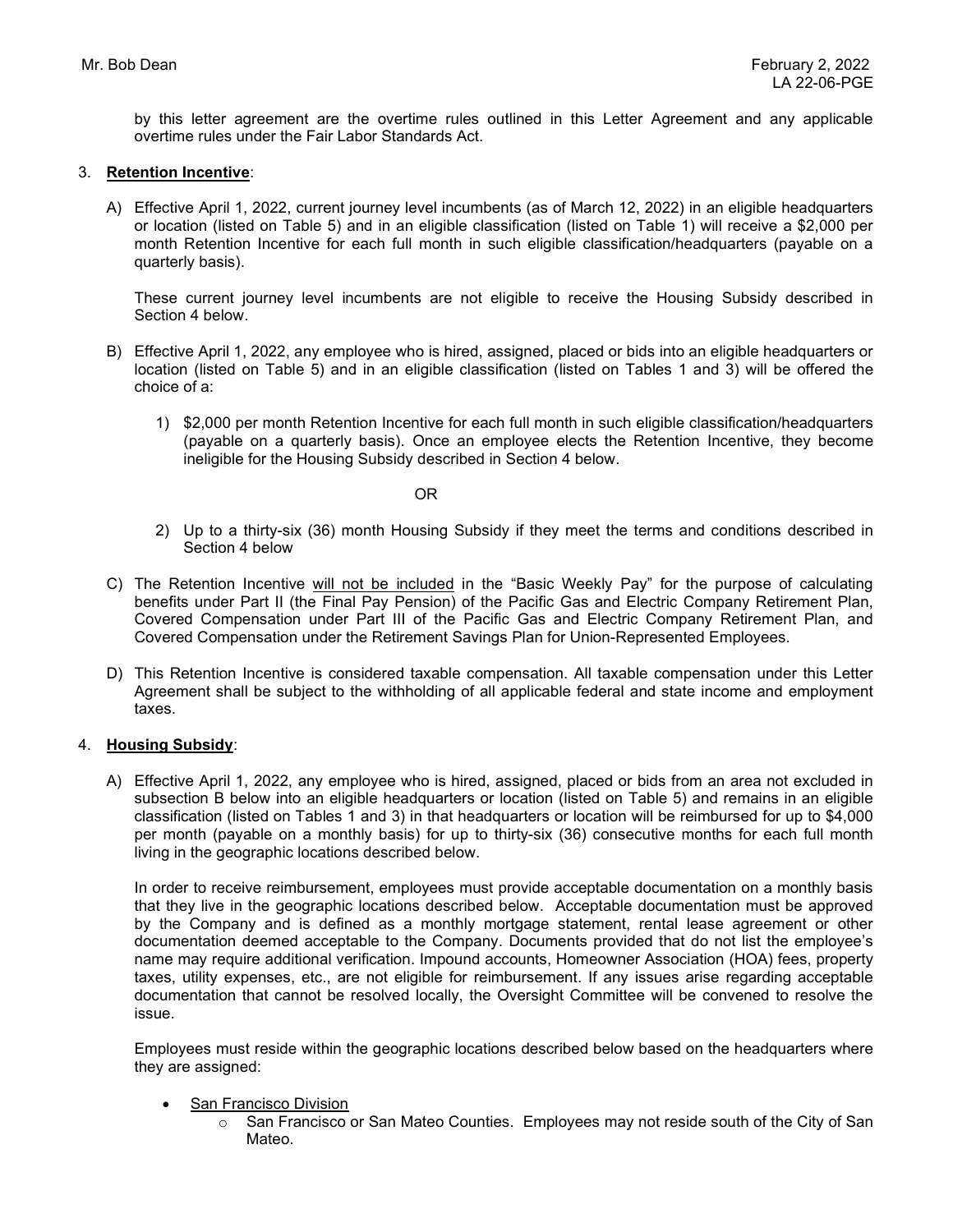- Peninsula Division
	- $\circ$  San Francisco, San Mateo, or Santa Clara Counties. Employees must reside north of the City of San Jose
- De Anza Division
	- $\circ$  San Mateo or Santa Clara Counties or the Cities of Fremont, Newark, and Union City
- San Jose Division
	- o Santa Clara County or the Cities of Fremont, Newark, and Union City

Eligible employees who choose to receive the Housing Subsidy cannot simultaneously receive the Retention Incentive described in Section 3 above. Upon conclusion of the thirty-six (36) consecutive months in the Housing Subsidy program, employees who remain in an eligible headquarters or location (listed on Table 5) and in an eligible classification (listed on Table 1 and 3) will transition to the Retention Incentive described in Section 3 above.

At any time, an employee who is currently participating in the Housing Subsidy program may choose to instead receive the Retention Incentive described in Section 3 above. Once an employee opts out of the Housing Subsidy program, they will no longer be eligible to participate in the Housing Subsidy program.

The Housing Subsidy may only be received one-time, up to thirty-six (36) months.

- B) Bidders from the following divisions/locations are excluded from participation in the Housing Subsidy program:
	- East Bay, Mission, Central Coast, North Bay, Diablo, and those GC yards located within these divisions
- C) The Housing Subsidy will not be included in the "Basic Weekly Pay" for the purpose of calculating benefits under Part II (the Final Pay Pension) of the Pacific Gas and Electric Company Retirement Plan, Covered Compensation under Part III of the Pacific Gas and Electric Company Retirement Plan, and Covered Compensation under the Retirement Savings Plan for Union-Represented Employees.
- D) The Housing Subsidy is considered taxable compensation. All taxable compensation under this Letter Agreement shall be subject to the withholding of all applicable federal and state income and employment taxes.

### 5. Bid Lock:

- A) All employees who are hired, assigned, placed or bid into one of the classifications listed in Tables 1 and 3 and report to headquarters listed in Table 5, on or after March 13, 2022, will be subject to a "bid lock" for three (3) years and may only bid to the classifications listed in Tables 1 and 3 within the headquarters listed on Table 5.
- B) All Apprentices who are hired, assigned, placed or bid into one of the classifications listed in Tables 2 or 4 and report to headquarters listed in Table 5, on or after March 13, 2022, will be subject to a "bid lock" for three (3) years after they progress to their respective journey classification and may only bid classifications listed in Tables 1 and 3 within the headquarters listed on Table 5.

### 6. Eligible Headquarters:

- A) The regular headquarters of eligible Title 200 classifications are listed on Table 5.
- B) A Title 300 regular headquarters is defined as follows:
	- The current location where the employee was hired, placed, or bid in accordance with Title 305.7,or 305.5(c); and,
	- Within the eligible locations in Table 5; and,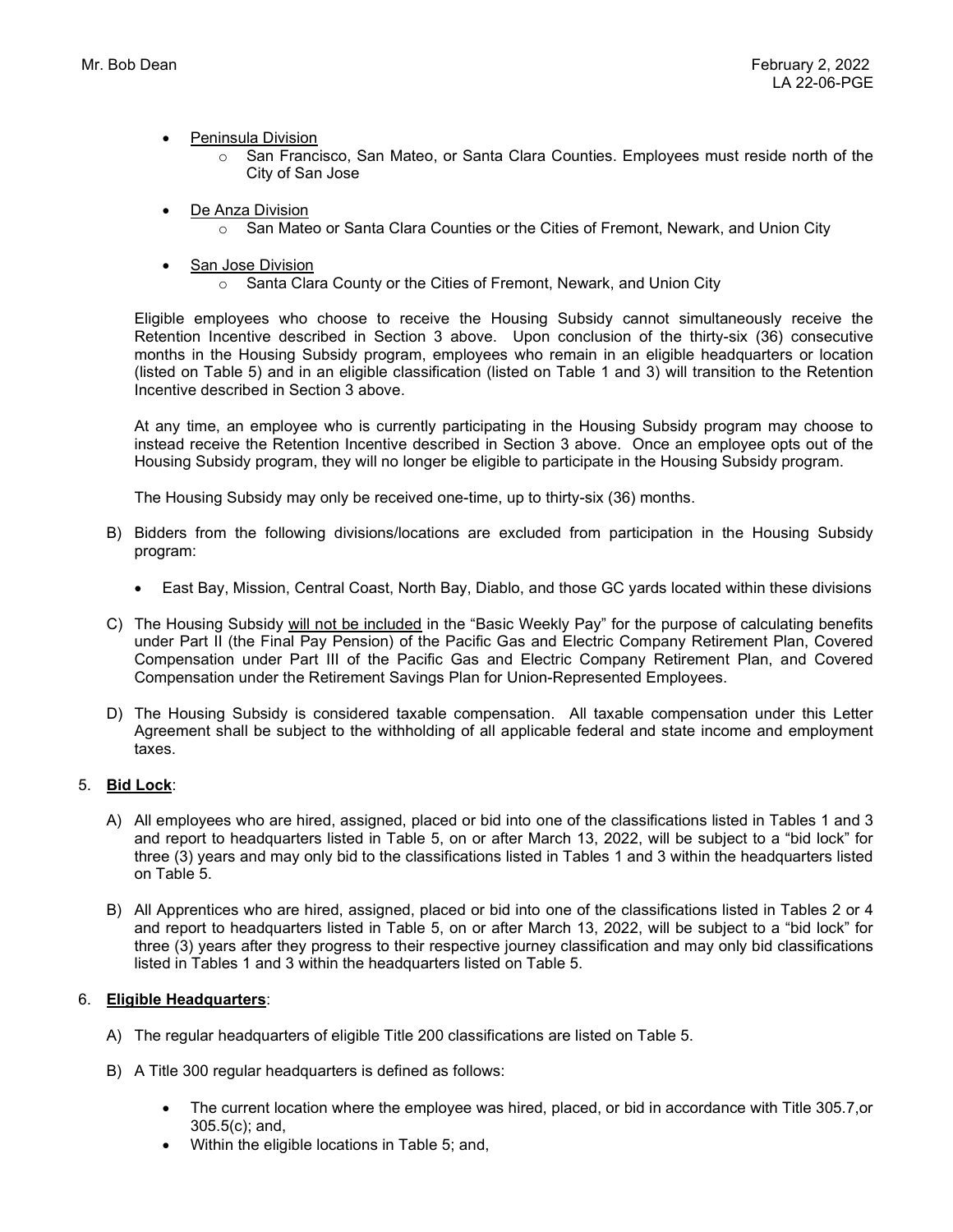$\bullet$  The employee is not provided the expense allowances pursuant to Title 301.4(a), Zone 3.

A transfer under the provisions of 301.1(a) or (b) or placement under 305.5(a) from a current non-eligible Title 300 location to an eligible Title 300 location will require 120 days worked at a location included in Table 5 to be eligible for the hourly wage premium.

### 7. Comparable Classifications

- A) The new classifications listed on Tables 3 & 4 will be added to their respective Job Definitions Lines of Progression, as well as Exhibit VIII – Job Comparisons Table in the IBEW Physical Agreement in the future.
- B) The new classifications listed on Tables 3 & 4 will be considered the same as their equivalent classifications listed on Tables 1 & 2 for the following purposes:
	- 1. Overtime
	- 2. Job Bidding
	- 3. Vacation/Holiday/Floating Holiday Scheduling
	- 4. Hours
	- 5. Demotion

#### 8. Mortgage Subsidy Program Reopener:

A) The parties agree to continue exploration of a mortgage subsidy program throughout 2022.

#### 9. Alternative Work Schedules:

- A) When staffing levels increase, the following alternative work schedules would be available for consideration:
	- 9x80 Schedule See LA 93-97
	- 4x10 Schedule See LA 93-96
	- 12-Hour Schedule See LA 93-98
- B) All schedule changes must be discussed in advance with the local IBEW Business Representative, Labor Relations and Electric Operations leadership before implementation. However, the parties agree that each headquarters listed on Table 5 may have a variety of alternative work schedules. All alternative work schedules must be documented and agreed upon through a local letter agreement.
- C) The parties agree to continue discussions regarding additional alternative work schedule options, beyond those identified above, when staffing levels increase in the headquarters listed on Table 5.

#### 10. Oversight Committee

A) The Company and Union shall each appoint three members to be part of an Oversight Committee. The Oversight Committee will attempt to resolve any issues that may arise regarding this Letter of Agreement within forty-five (45) days. Issues that the Oversight Committee cannot resolve will be subject to the party's grievance procedure Subsection 102.3(a)(2) timelines will be waived for the forty-five (45) period.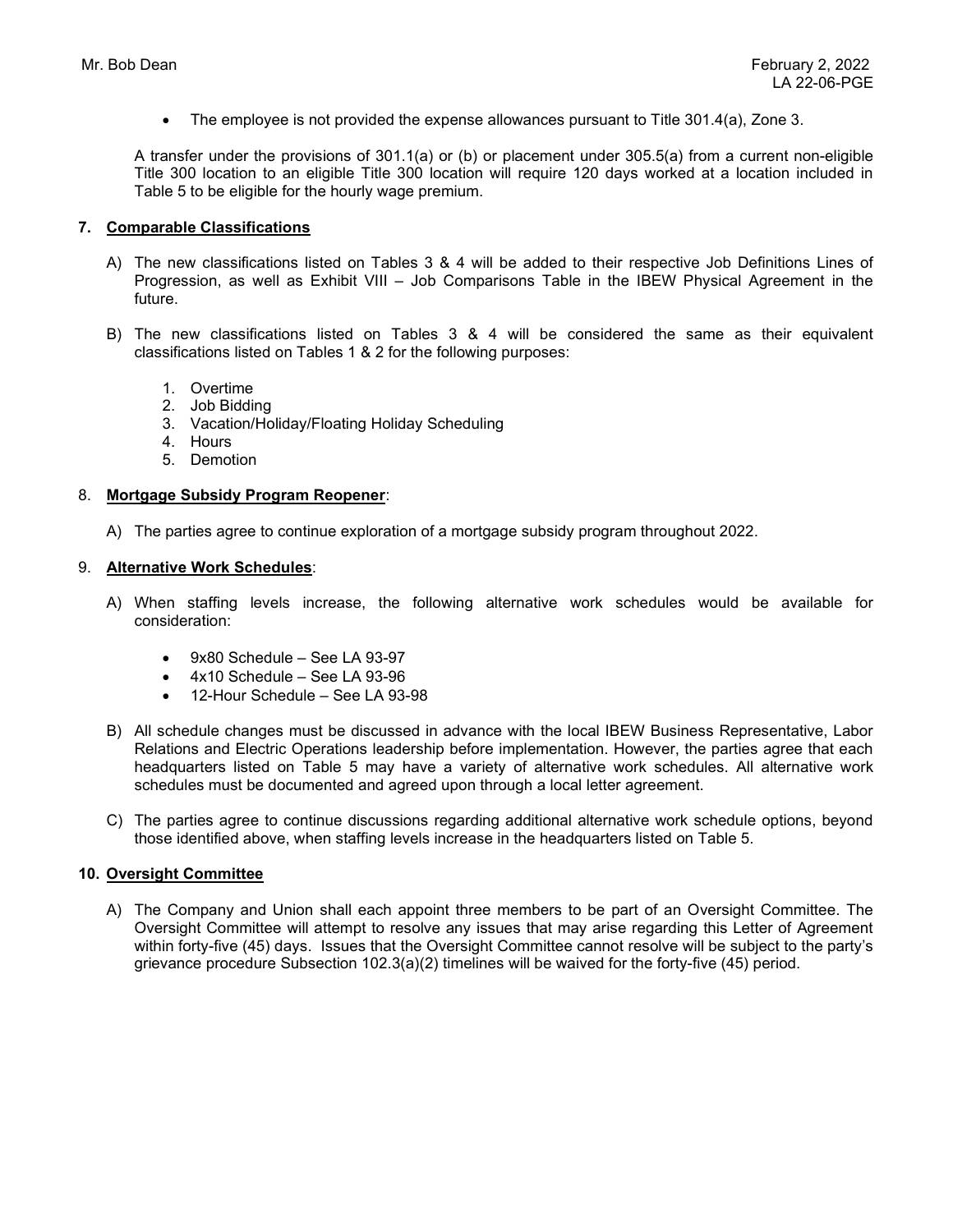This proposal has been discussed with Senior Assistant Business Manager Bob Gerstle.

If you agree, please so indicate in the space provided below and return one executed copy of this letter to the Company.

Very truly yours,

PACIFIC GAS AND ELECTRIC COMPANY

By:

Matthew Levy Senior Director

The Union is in agreement.

LOCAL UNION NO. 1245, INTERNATIONAL BROTHERHOOD OF ELECTRICAL WORKERS, AFL-CIO

Feb 3, 2022 By: By: 2022 Feb 3, 2022

Bob Dean Business Manager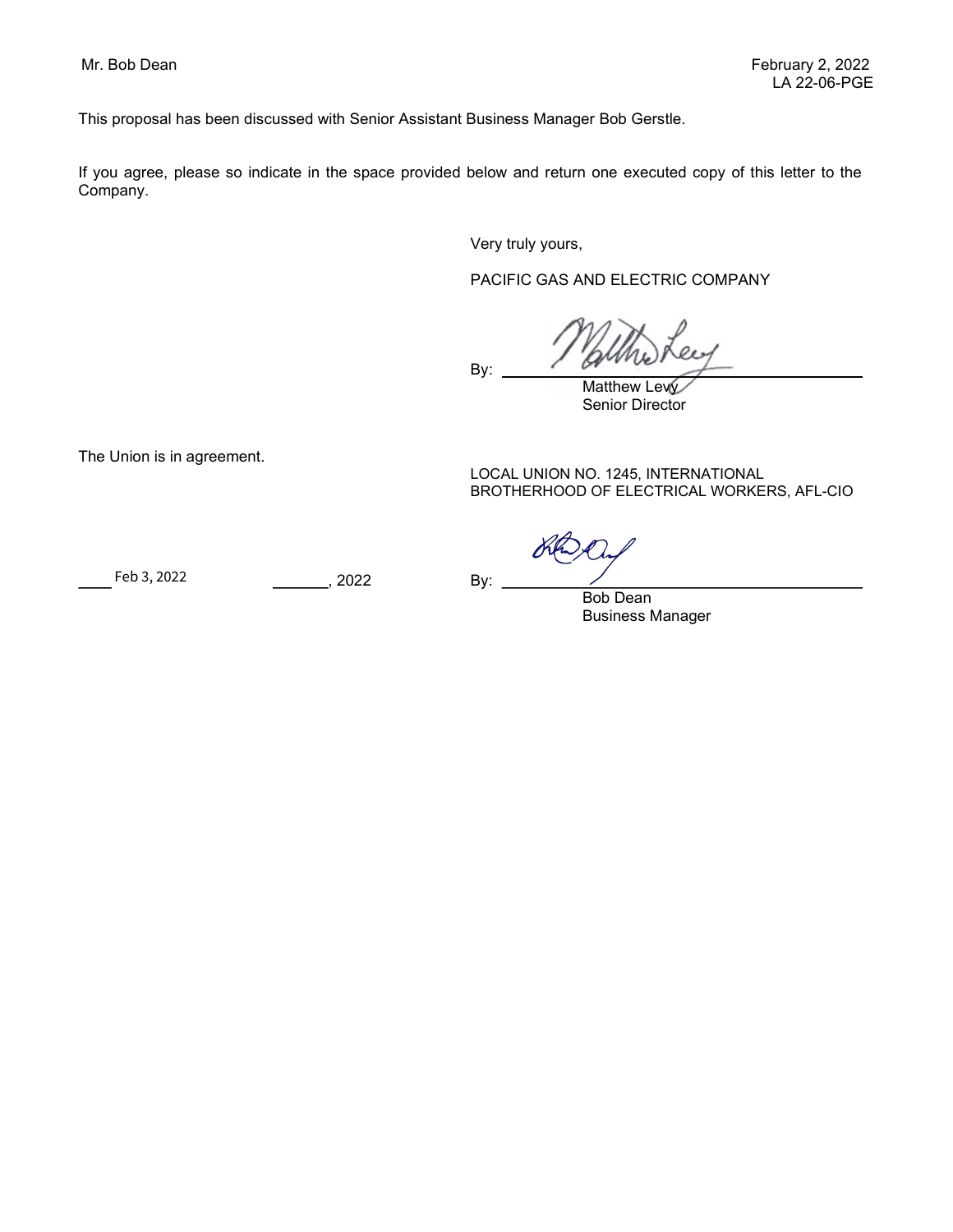## Eligible Classifications

| <b>IBEW</b>      | <b>SAP Code</b> | <b>Classification</b>                    |
|------------------|-----------------|------------------------------------------|
| T200/T300        |                 |                                          |
| IBEW T200        | 50010199        | Cable Crew Foreman                       |
| <b>IBEW T200</b> | 50010375        | Cable Splicer                            |
| IBEW T200        | 50010091        | Cableman                                 |
| IBEW T200        | 50010227        | Compliance Inspector                     |
| IBEW T200        | 50010228        | Compliance Inspector - Underground       |
| <b>IBEW T200</b> | 51574842        | <b>Distribution Line Technician</b>      |
| IBEW T200        | 50010191        | <b>Electric Crew Foreman</b>             |
| <b>IBEW T200</b> | 50010193        | Electric Crew Foreman - Transmission     |
| <b>IBEW T200</b> | 50010244        | Lineman                                  |
| <b>IBEW T200</b> | 50010241        | Lineman - Transmission                   |
| IBEW T200        | 50315043        | M&C Coordinator - Electric*              |
| IBEW T200        | 52489846        | M&C Coordinator - Electric Transmission* |
| IBEW T200        | 50010184        | Night Cable Crew Foreman                 |
| IBEW T200        | 50010378        | <b>Night Cable Splicer</b>               |
| IBEW T200        | 50010431        | <b>Transmission Troubleman</b>           |
| IBEW T200        | 50010432        | Troubleman                               |
| <b>IBEW T200</b> | 50010380        | <b>Unassigned Cable Splicer</b>          |
| IBEW T200        | 50010246        | Unassigned Lineman                       |
| <b>IBEW T200</b> | 50010188        | Underground Constr Crew Frmn - Electric  |
| IBEW T200        | 50010234        | Underground Constr Journeyman - Elec     |
| IBEW T300        | 50010377        | Cable Splicer - GC                       |
| IBEW T300        | 52748619        | Lead Contractor Inspector - GC**         |
| IBEW T300        | 50010247        | Lineman - GC                             |
| <b>IBEW T300</b> | 50010179        | Subforeman A - Overhead                  |
| <b>IBEW T300</b> | 50010178        | Subforeman A - Underground               |

\*Must be a journeyman to be eligible for the premium

\*\*The specific terms applicable to this classification will be addressed in a separate MOU

## Table 2

## Eligible Classifications

| <b>IBEW</b><br>T200/T300 | <b>SAP Code</b> | <b>Classification</b>             |
|--------------------------|-----------------|-----------------------------------|
| IBEW T200                | 51754495        | <b>Apprentice Cable Splicer</b>   |
| IBEW T200                | 50449466        | Apprentice Lineman                |
| IBEW T200                | 50010260        | Apprentice Lineman - Transmission |
| <b>IBEW T300</b>         | 51754496        | Apprentice Cable Splicer - GC     |
| <b>IBEW T300</b>         | 50449467        | Apprentice Lineman - GC           |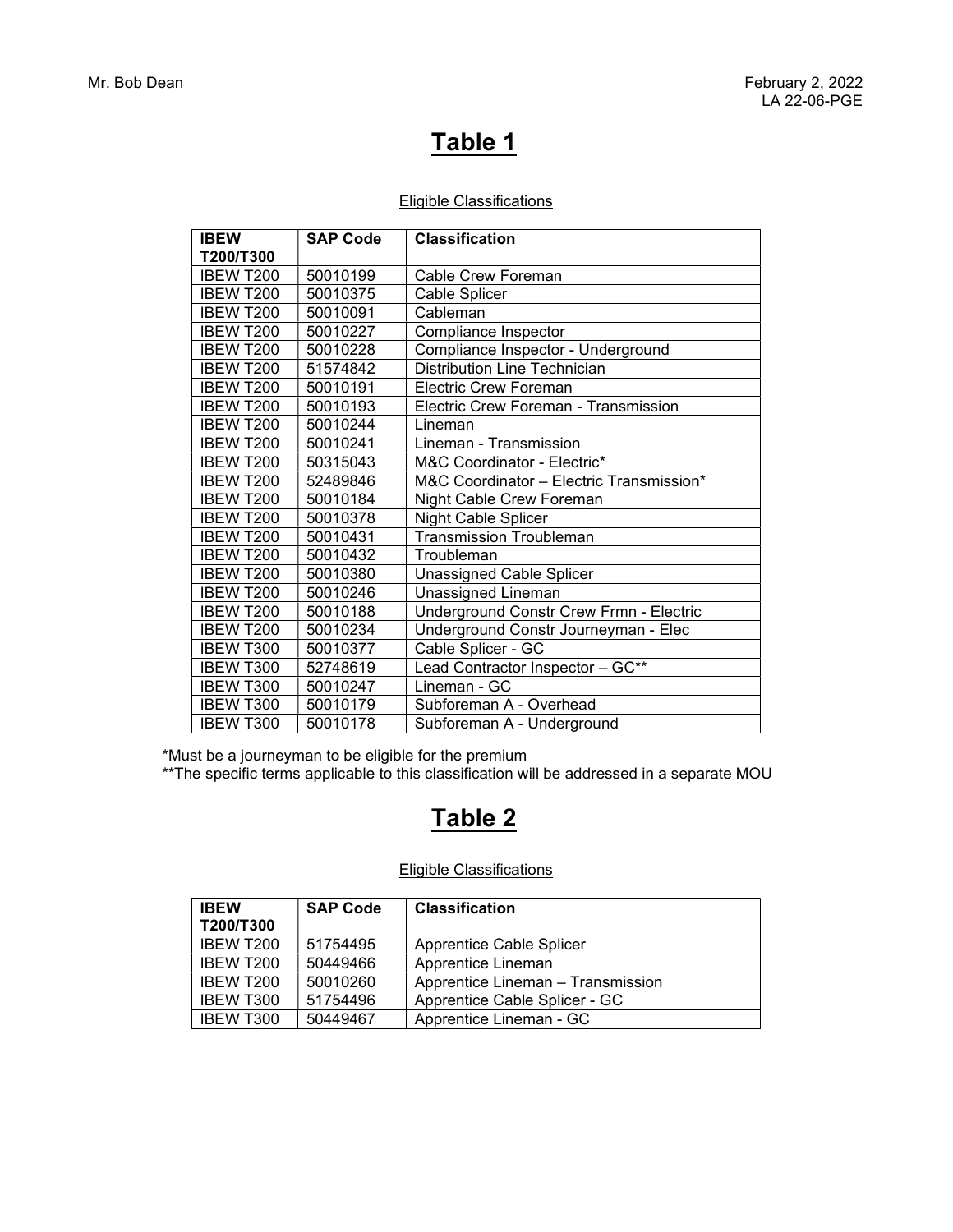## Eligible Classifications

| <b>IBEW</b>      | <b>SAP</b> | <b>Classification</b>                                  | 2022 Wage Rate          |
|------------------|------------|--------------------------------------------------------|-------------------------|
| T200/T300        | Code       |                                                        |                         |
| IBEW T200        | 52854424   | Cable Crew Leader - SF/PN/DA/SJ                        | 00: \$78.35             |
|                  |            |                                                        | 12: \$80.84             |
| IBEW T200        | 52854407   | Cable Splicer - SF/PN/DA/SJ                            | \$75.65                 |
| <b>IBEW T200</b> | 52854422   | Underground Troubleshooter - SF/PN/DA/SJ               | 00: \$79.63             |
|                  |            |                                                        | 12: \$80.84             |
| <b>IBEW T200</b> | 52854411   | Compliance Inspector - SF/PN/DA/SJ                     | \$82.58                 |
| IBEW T200        | 52854412   | Compliance Inspector UG - SF/PN/DA/SJ                  | \$75.65                 |
| IBEW T200        | 52854414   | Distribution Line Technician - SF/PN/DA/SJ             | \$88.48                 |
| IBEW T200        | 52854417   | Electric Crew Leader - SF/PN/DA/SJ                     | $00: $86.\overline{40}$ |
|                  |            |                                                        | 12: \$88.48             |
| IBEW T200        | 52854421   | Electric Crew Leader-Trnsmn - SF/PN/DA/SJ              | 00: \$90.81             |
|                  |            |                                                        | 12: \$92.95             |
| IBEW T200        | 52854405   | Line Worker - SF/PN/DA/SJ                              | \$82.58                 |
| IBEW T200        | 52854419   | Line Worker - Transmission - SF/PN/DA/SJ               | \$86.71                 |
| IBEW T200        | 52854508   | M&C Coordinator - Electric* - SF/PN/DA/SJ              | 00: \$82.58             |
|                  |            |                                                        | 12: \$86.40             |
| <b>IBEW T200</b> | 52854509   | M&C Coordinator - ElecTrnsm <sup>*</sup> - SF/PN/DA/SJ | 00: \$86.71             |
|                  |            |                                                        | 12: \$90.71             |
| IBEW T200        | 52854425   | Night Cable Crew Leader - SF/PN/DA/SJ                  | 00: \$81.74             |
|                  |            |                                                        | 12: \$83.19             |
| IBEW T200        | 52854423   | Night Cable Splicer - SF/PN/DA/SJ                      | 00: \$76.81             |
|                  |            |                                                        | 06: \$78.35             |
| IBEW T200        | 52854420   | Transmission Troubleshooter - SF/PN/DA/SJ              | \$88.41                 |
| IBEW T200        | 52854415   | Troubleshooter - SF/PN/DA/SJ                           | \$84.19                 |
| IBEW T200        | 52854408   | Unassigned Cable Splicer - SF/PN/DA/SJ                 | \$75.65                 |
| IBEW T200        | 52854416   | Unassigned Line Worker - SF/PN/DA/SJ                   | \$82.58                 |
| IBEW T200        | 52854410   | UG Constr Crew Leader - Elec - SF/PN/DA/SJ             | 00: \$86.40             |
|                  |            |                                                        | 12: \$88.48             |
| IBEW T200        | 52854409   | UG Constr Journey Wkr - Elec - SF/PN/DA/SJ             | \$82.58                 |
| IBEW T300        | 52854506   | Cable Splicer - GC - SF/PN/DA/SJ                       | \$79.41                 |
| IBEW T300        | 52854501   | Lead Contractor Inspector-GC - SF/PN/DA/SJ**           | 00: \$92.95             |
|                  |            |                                                        | 18: \$97.58             |
| IBEW T300        | 52854503   | Line Worker - GC - SF/PN/DA/SJ                         | \$86.71                 |
| IBEW T300        | 52854504   | GC Crew Leader A - Overhead - SF/PN/DA/SJ              | 00: \$90.81             |
|                  |            |                                                        | 06: \$92.95             |
| IBEW T300        | 52854507   | GC Crew Leader A - UG - SF/PN/DA/SJ                    | 00: \$90.36             |
|                  |            |                                                        | 06:\$92.53              |

\*Must be a journeyman to be eligible for the premium

\*\*The specific terms applicable to this classification will be addressed in a separate LA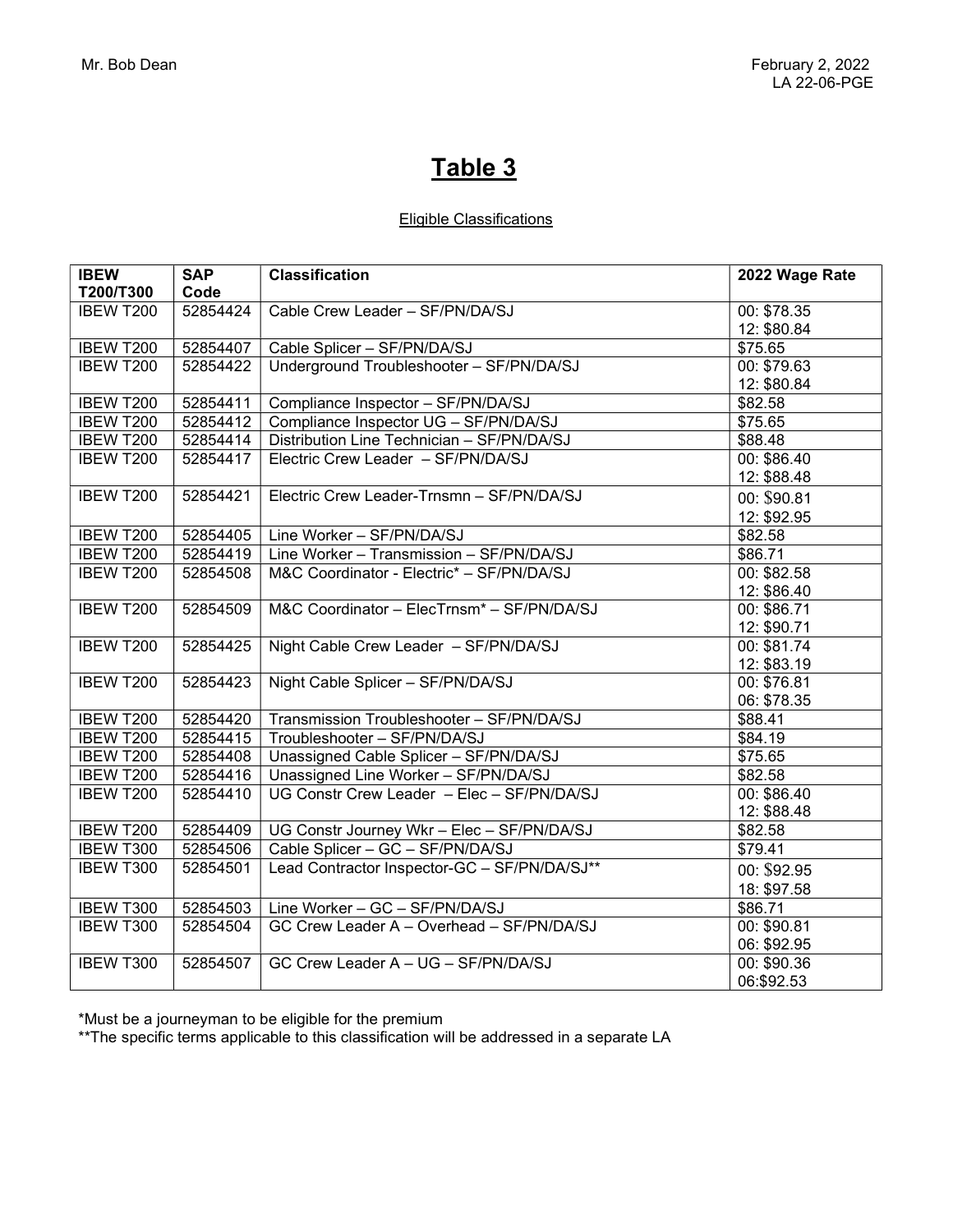## Eligible Classifications

| <b>IBEW</b> | <b>SAP</b> | <b>Classification</b>                        | 2022 Wage Rate |
|-------------|------------|----------------------------------------------|----------------|
| T200/T300   | Code       |                                              |                |
| IBEW T200   | 52854406   | Apprentice Cable Splicer - SF/PN/DA/SJ       | 00: \$46.49    |
|             |            |                                              | 06: \$47.50    |
|             |            |                                              | 12: \$50.51    |
|             |            |                                              | 18: \$51.84    |
|             |            |                                              | 24: \$53.31    |
|             |            |                                              | 30: \$60.04    |
|             |            |                                              | 36: \$62.02    |
| IBEW T200   | 52854413   | Apprentice Line Worker - SF/PN/DA/SJ         | 00: \$44.72    |
|             |            |                                              | 06: \$46.02    |
|             |            |                                              | 12: \$47.41    |
|             |            |                                              | 18: \$48.84    |
|             |            |                                              | 24: \$50.29    |
|             |            |                                              | 30: \$56.97    |
|             |            |                                              | 36: \$58.73    |
|             |            |                                              | 42: \$60.46    |
| IBEW T200   | 52854418   | Apprentice Line Worker - Trnsm - SF/PN/DA/SJ | 00: \$46.94    |
|             |            |                                              | 06: \$48.21    |
|             |            |                                              | 12: \$49.89    |
|             |            |                                              | 18: \$51.33    |
|             |            |                                              | 24: \$53.03    |
|             |            |                                              | 30: \$59.85    |
| IBEW T300   | 52854505   | Apprentice Cable Splicer - GC - SF/PN/DA/SJ  | 00: \$48.80    |
|             |            |                                              | 06: \$49.86    |
|             |            |                                              | 12: \$53.01    |
|             |            |                                              | 18: \$54.41    |
|             |            |                                              | 24: \$55.96    |
|             |            |                                              | 30: \$63.07    |
|             |            |                                              | 36: \$65.13    |
| IBEW T300   | 52854502   | Apprentice Line Worker - GC - SF/PN/DA/SJ    | 00: \$46.94    |
|             |            |                                              | 06: \$48.33    |
|             |            |                                              | 12: \$49.79    |
|             |            |                                              | 18: \$51.28    |
|             |            |                                              | 24: \$52.82    |
|             |            |                                              | 30: \$59.86    |
|             |            |                                              | 36: \$61.61    |
|             |            |                                              | 42: \$63.48    |